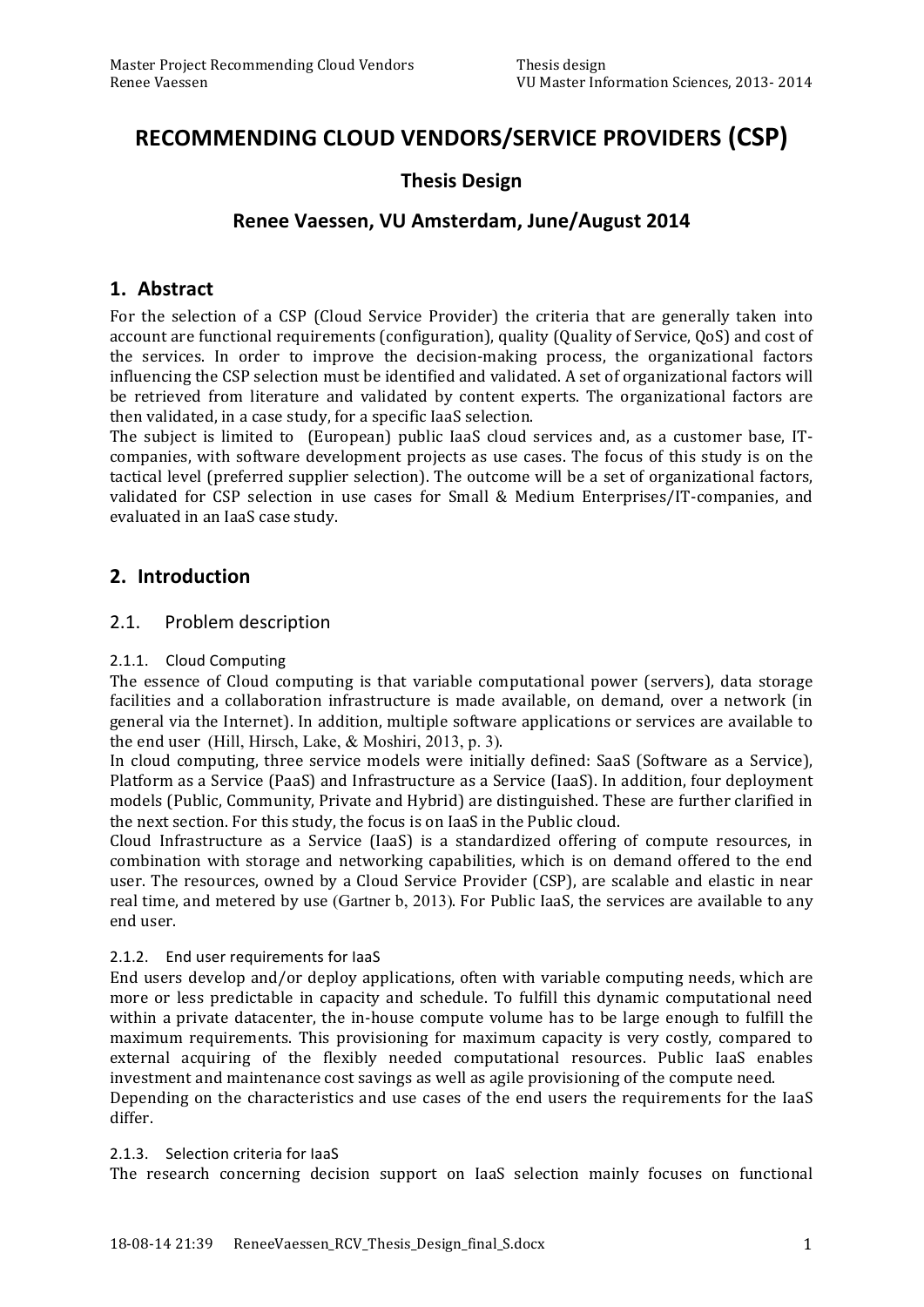requirements (configuration), quality (Quality of Service, QoS) and cost aspects and operational service composition.

This also holds for commercial comparison programs. However, organizational and social factors like certification requirements, vendor lock-in and sustainability influences the end users choice for a CSP and its services. Some of these factors are yet to be included in the selection process.'

In order to improve the decision-making process, the organizational' factors' influencing' the' CSP' selection must be identified and validated. Depending on which factor, measuring its (aggregate) value will be possible. Alternatively, only' a' qualitative' description can' be' given. Moreover, the end user characteristics and the use case' impacts' the' relative' importance' of' the' organizational factors. Subsequently, these weighted organizational requirements for a specific end user and use case are then matched with offerings from CSPs



## 2.2. Research Question

The main research question (RQ) is:

*RQ: How to evaluate organizational factors in the selection of a CSP* 

- This RQ is divided into two sub questions:
	- *RQ:A:\$What\$organizational\$factors\$are\$important\$when\$selecting\$a CSP?*
	- $RQ-B$ : How does integration of these factors influence the outcome of a specific IaaS use case selection process?

The outcome should be a recognizable and validated set of organizational factors, with an evaluation of the integration of these factors for a specific case.

## 2.3. Research Relevance

In general, CSP recommendation methods or systems focus on the cost, the functional requirements and the QoS of the required configuration/service. However, in order to select a CSP and face the cloud computing challenges, organizational factors must be taken into account. A recognized and validated set of organizational factors is of great value in the selection process for CSPs.

As many research organizations (both non profit and business) study the cloud computing opportunities' and' challenges,' the' topic' has' an' important' social,' business' and' academic' relevance. The specific research subject of this thesis can be a small addition in this field.

# **3. Background**

## 3.1. Definition of Cloud Computing

The definition that is often cited is the NIST definition (NIST, 2011). In a concise form:

Cloud computing is a model for enabling convenient, on-demand network access to a shared pool of configurable computing resources (e.g., networks, servers, storage, applications, and services). These resources can be rapidly provisioned and released with minimal management effort or service provider interaction. This cloud model promotes availability and is composed of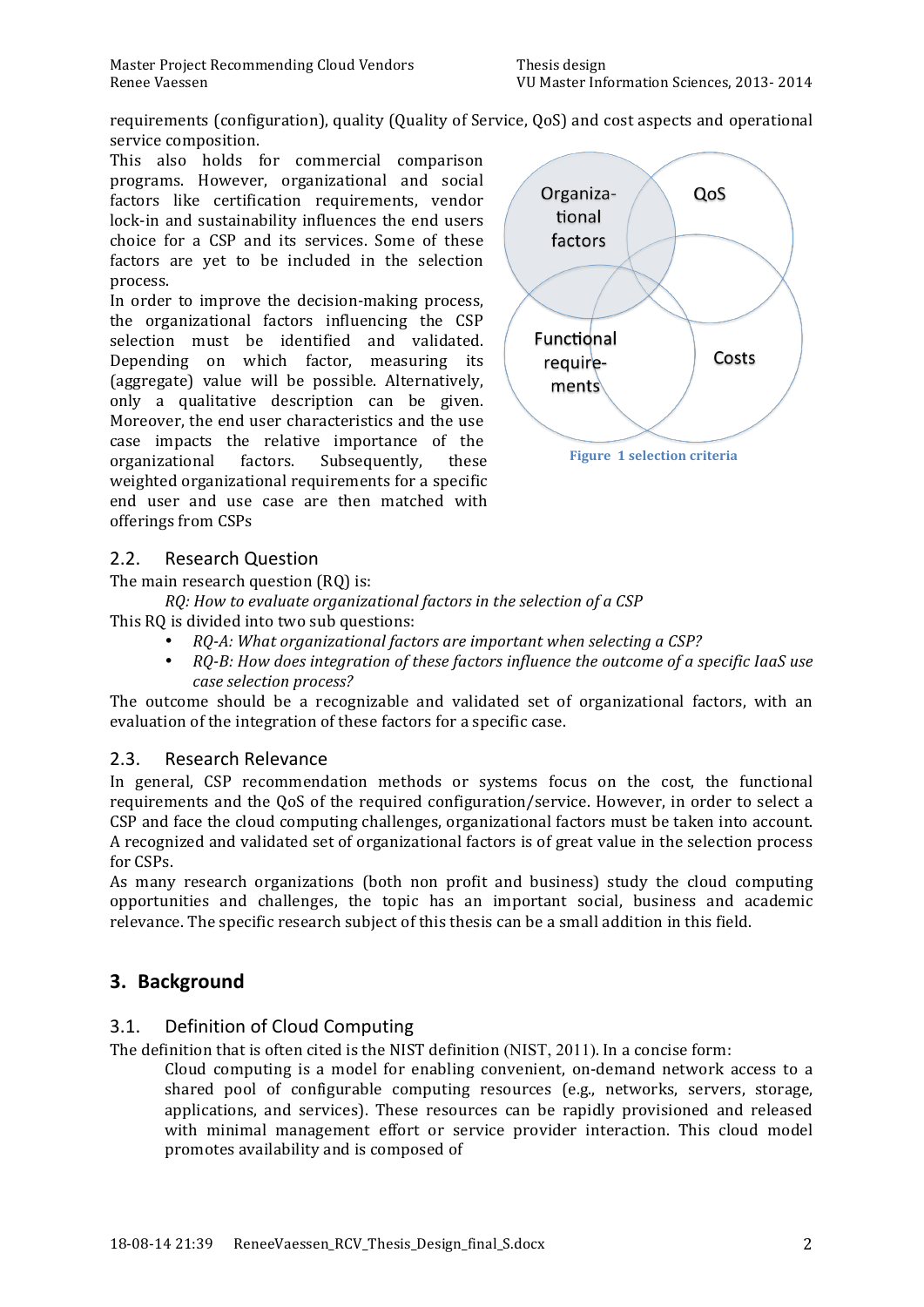- five essential characteristics (On-demand self-service, Broad network access, Resource pooling, Rapid elasticity, Measured Service);
- three service models (Software as a Service (SaaS), Platform as a Service (PaaS), Infrastructure as a Service (IaaS); and,
- four deployment models (Private cloud, Community cloud, Public cloud, Hybrid cloud).

The SaaS service model means that the end user deploys the provider's application, which runs on a cloud infrastructure. Following this, the application is accessed from a variety of client devices through either a thin client interface, such as a web browser (e.g., web-based email), or a program'interface.

For PaaS, the CSP provides programming languages, libraries, services, and tools.

This is in contrast with IaaS, which implies that the end user provisions processing, storage, networks, and other fundamental computing resources, and is able to deploy and run arbitrary software, e.g. operating systems and applications in the cloud.

In addition, services like XaaS (anything/everything as a service) and Virtual Desktops or Data Storage are mentioned as future or distinct services.

The key element of a public cloud is that the owner of the resources (the CSP) offers services to anyone who wants to make use of that service. This implicates additional security issues because of the multi-tenancy of the resources. For a private cloud, however, the resource owner is the end user of the service, and the services are hidden behind a firewall. A hybrid cloud is a mix of public and private cloud, in a non-specified configuration (Hill, Hirsch, Lake, & Moshiri, 2013, pp.  $22, 27, 29$ ). A community cloud is shared by and supports a specific group of organizations or individuals (a community) that have a mutual concern (e.g. compliance consideration for governmental use, (NIST, 2011).

## 3.2. Essence of Cloud computing

Two of the underlying technologies for cloud computing are grid-computing, which emerged in the 1990's, and hardware virtualization. For grid computing, a combination, or a grid, of computers from multiple sources is configured to execute a specific compute task. Middleware is used to divide and allocate workloads to the constituent computers. Nowadays with cloud computing, the 'grid' is accessed over the Internet. In virtualization, a so-called hypervisor intermediates between the physical hardware ('bare metal') and the virtual machines (VMs, servers) that deliver the actual computational power/storage/memory capability

Cloud computing offers the opportunity to adjust the supply to the variable demand for computing resources (elasticity). Often, the comparison is made with the power grid, in that computing resources become a utility, for which the customers only pay for the amount of power they use (Databarracks, 2013)

From the point of view of the end user, two business characteristic are very different for cloud computing (Hill, Hirsch, Lake, & Moshiri, 2013, p. 13): business agility and transition from capital expenditure costs (CAPEX) to operational expenditure costs (OPEX). The added value of cloud computing depends on the nature of the end users business process; e.g. use cases with a volatile pattern of compute requirements will benefit more.

## 3.3. Cloud Service Providers (CSPs)

Cloud'computing'capabilities'are'offered'by'Cloud'Service'Providers'(CSPs),'thus'providing'the' requested services to the end users and exploiting this business opportunity.

For SaaS, examples of large CSPs or Application Service Providers are Salesforce (CRM-system), SAP (ERP-system) and Google with its Google Apps (e.g. Google Mail, Google Docs and Google Drive).

For IaaS, the best-known worldwide operating CSPs originate from the United States: Amazon Web Services (AWS), Google Compute Engine, Microsoft Azure, Softlayer (with IBM) and HPCloud. They all have European datacenters, often in the UK.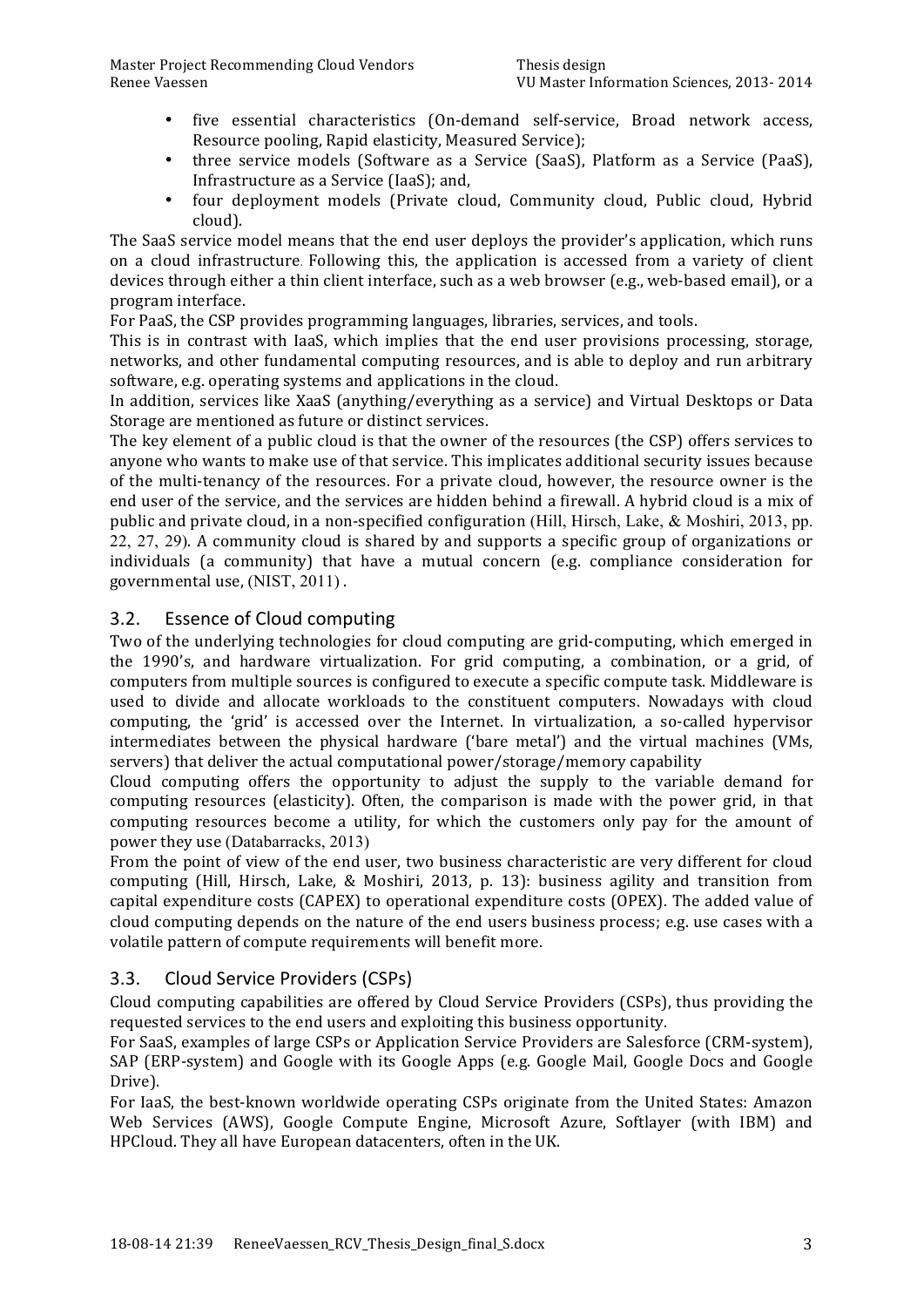Other large US IaaS providers with European data centers are GoGrid and Joyent (both have their EMEA HQs in Amsterdam). Rackspace, that differentiates with its 'fanatical support', even has a Dutch support office and website.

In'Europe as well as in the USA, many local providers are offering their IaaS services, often on a small and local scale.

# 3.4. Cloud+Brokers

Consultancy and system support for CSP selection is the specialty of cloud brokers. 'Cloud' Broker' has two meanings: first, a person or organization that acts as an intermediary, and second, a software application that facilitates the distribution of work between different clouds service providers. This second type of cloud broker is called a cloud agent.

The business model for cloud brokers (as human intermediaries) is still evolving. At its simplest, the end user hires a broker at the beginning of a project, to research the opportunities of cloud computing to support business goals and to analyze the services from different CSPs. A further role is that the cloud broker negotiates contracts with cloud providers on behalf of the customer. A broker system acts as a cloud aggregator when the end user is provided with application program interfaces (API) and user interfaces (UI), thus hiding complexity. This 'cloud portfolio' management' presents the end user a variety of cloud services seemingly purchased from a single CSP, which leads to the reduction of complexity for the end user (TechTarget, 2013).

## 3.5. laaS use cases

The main use cases for IaaS are: (Gartner b, 2013) and (Hill, Hirsch, Lake,  $\&$  Moshiri, 2013) and (Amazon, 2014)

- Application development and testing, both for internal and external (commercial) use (e.g. IT-companies that offer their products as SaaS). The development projects can be locally organized or global collaborations.
- Production environments, both internal (backend) and customer-facing (front end) applications.
- Batch computing (e.g. big data, high-performance computing (HPC) or specific research functions
- Disaster recovery
- Start ups or short running projects: no up front investment required, easily scalable in case of success (and failure), e.g. campaigns and events.
- Web applications, with worldwide coverage.

The IaaS use cases include single-application workloads as well as combinations and varieties of workloads, even those supporting mission-critical workloads. IaaS is suitable for a wide range of application design patterns, including both "cloud-native" application architectures and enterprise application architectures. All use cases can have a local/regional character or can be on a global scale.

# **4. Current state of research and implementations**

## 4.1. General limitations to optimal decision making

Selecting the best CSP for a given end user-organization and use case is sometimes not feasible. This is because several difficulties constrain the selection of the best option.

First, the (environment of the) end user organization is a Complex Adaptive System (CAS), with three characteristics of its behavior: evolution, aggregate behavior and anticipation (Holland, 1992, p. 18). Because of the dynamic nature of the environment and the anticipative behavior of the end user, the resulting selection may not be optimal (Holland, 1992, p. 20).

Second, there may be a gap between the competency (C) of the decision maker/agent and the difficulty  $(D)$  of the selection process, creating uncertainty (Heiner, 1983, p. 563). He states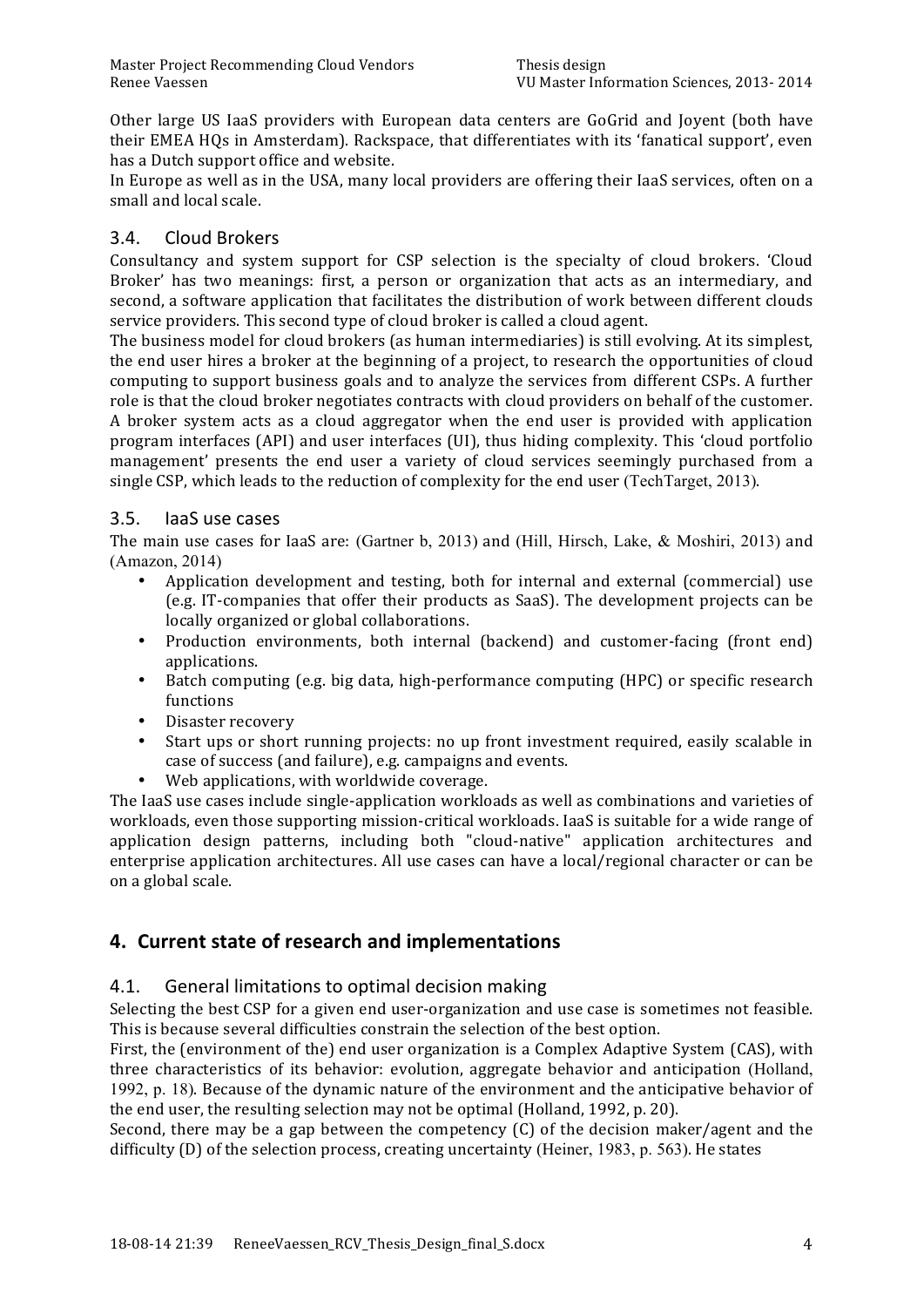.... that when genuine uncertainty exists, allowing greater flexibility to react to more information' or administer a more complex repertoire of actions will not necessarily enhance an agent's performance.

Heiner's research implicates that an optimal, rational solution for a CSP selection problem may not be feasible, as both exhaustingly analyzing the alternatives as well as making the selection process more complex might have counterproductive effects.

However, it is important to consider organizational and social factors when selecting a CSP. In the 1980's, IBM was often mentioned in a quote, in the selection process of buying hardware: "Nobody' ever' got' fired' for' buying' IBM".' This' is' sometimes' paraphrased' as' "Nobody' ever' got' fired for buying AWS", implicating an additional social factor in the CSP selection process, that is the position of the decision maker.

# 4.2. Academic research and (governmental) research organizations

In general, the focus of academic research on Decision Support Methods is not on the organizational factors. Several studies on OoS attributes for the individual services have been executed, including a systematic literature review (Jula, Sundararajan,  $&$  Othman, 2014). Of these studies, the research on MCDM (multi criteria decision making) as described in (Rehman, Hussain, & Hussain, 2011), and the agent based Cloudle research (Sim, 2012) also focuses on OoS in selecting individual services. The research of (Omerovic, Muntes-Mulero, Matthews, & Gunka, 2013) into risk assessment, quality and cost prediction is closer to the topic at hand.

The IEEE (Institute of Electrical and Electronics' Engineers) has a Community for Cloud Computing and Big Data and organizes international conferences on Cloud computing. (IEEE, 2014). The research presented at these conferences is generally on technical topics.

The EU initiates many research programs, in collaboration with academic and business partners. Examples with regard to this research are:

- The European Cloud Computing Strategy (part of the Digital Agenda, (EC Digital Agenda) for Europe,  $2014$ )) is of great importance, but has a different focus (i.e. technical standardization and governance/privacy)
- The MODAClouds project, on decision support systems for cloud services selection (MODAClouds, 2014)
- ETSI, the European Telecommunications Standards Institute is officially recognized by the European' Union' as a European' Standards' Organization. One of its projects is the ETSI Cloud Standards Coordination initiative, which describes the Acquisition of Cloud Service phase in its report (ETSI, 2013, p. 14).

The Cloud Services Measurement Initiative Consortium (CSMIC), an international private public partnership, is developing a Service Measurement Index. This is a set of business-relevant Key Performance Indicators (KPIs) that provide a standardized method for measuring and comparing a business services (CSMIC, 2014).

The US National Institute of Standards and Technology (NIST) develops security recommendations and guidelines for cloud computing, for use by USA's Federal agencies. They can'be used by nongovernmental organizations on a voluntary basis (NIST, 2014).

# 4.3. Business (profit) research organizations

The main business research organization with a European focus is Gartner. Its Magic Quadrant publications'for'IaaS'and'European'managed'hosting'are'often'quoted'and'are'significant'for'the' organizational factors and evaluation of the CSPs (Gartner b, 2013; Gartner a, 2013)

The broker company RightScale (RightScale, 2014, pp. 11, 13) supports Cloud Portfolio Management for their customers, to accelerate their delivery of applications while optimizing the customers cloud usage to reduce risk and costs. In their annual survey, several organizational factors are mentioned, e.g. cloud maturity of the end user organization.

## 4.4. CSP selection applications

In the UK, the Government provides a website, Cloudstore (G-Cloud a, no year) that gives an overview of cloud providers that are 'approved by HM government'. This online marketplace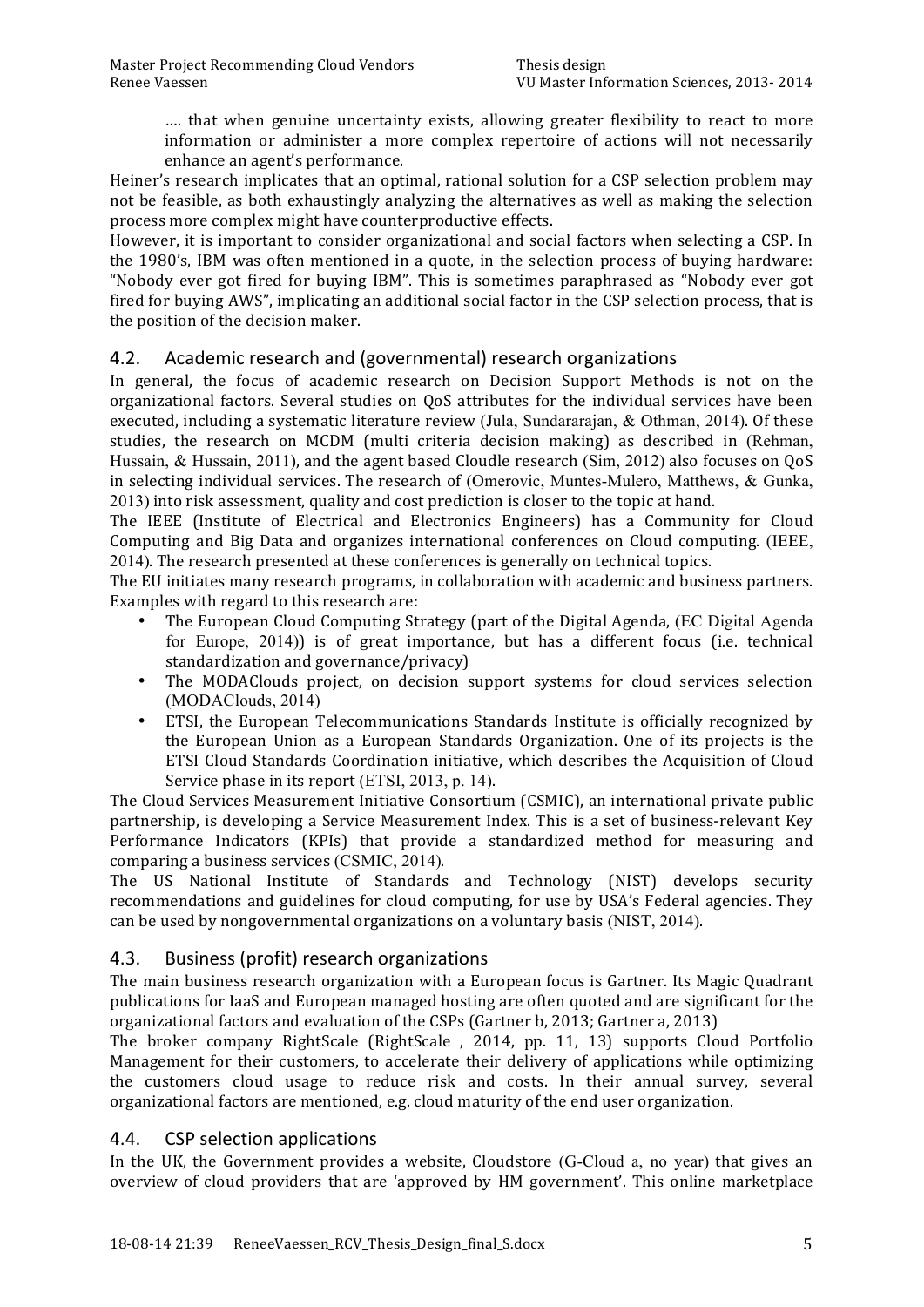allows end users in public sector organizations to buy off the shelf cloud-based services on a pay as you go basis, via the G-Cloud framework. It covers infrastructure, platform, software and support services, e.g. a 'Buyers Guide' ( (G-Cloud b, 2014).

Furthermore, the PlanForCloud application (RightScale PlanForCloud, 2014) from RightScale enables modeling of the cloud deployment configuration, including usage scenarios that incorporate growth, seasonality and other variability in the consumption of cloud resources. A simulation of deployments can be run; resulting in a detailed 3-year forecast cost report.

Two others systems are Cloudyn and Cloudability. Cloudyn is a support system for AWS and Google cloud, improving and customizing cloud use (Cloudyn, 2014); Cloudability supports cost management for end users, at the operational level, by providing billing data from multiple CSPs (e.g. AWS, HPCloud and Rackspace) (Cloudability, 2014).

# **5. Research\*Design**

# 5.1. Focus and limitation of RQ

## 5.1.1. Strategic and tactical selection of a CSP

The selection of a CSP takes place on three business decision levels (strategic, tactic and operational). On the strategic level, the overall direction for the future of the client's organization is decided on, internally and especially with regard to its competitive environment (Wikipedia, 2014). For the tactical level decisions are made to meet the strategic objectives with the available resources (Gorry  $\&$  Scott Morton, 1971, pp. 50-51). Operational decisions concern the execution of tasks and deployments; they are based on set rules, within fixed, measurable boundaries.

In the strategic and tactical selection of a CSP, the objectives and policies of the end userorganizations are taken into account, including the plans and allocated resources to achieve the objectives. On these levels, the emphasis will lie on selecting the Service Provider, as an organization. For the operational level (both design/build and run time choices for deployment), the focus is on selecting specific services from a CSP.

The delineation of this study is on the tactical level (preferred supplier selection). The underlying assumption is that the operational decision-making is based on the functional requirements, the QoS and the costs, within a set of suppliers that meet the organizational requirements. Differences in organizational characteristics of a CSP are therefore more important at the strategic and tactical decision level.

### 5.1.2. Limitation to public IaaS, software development and SMEs

The study is limited to (European) public IaaS cloud services and, as a customer base, ITcompanies, with software development projects as use cases. The focus will be on small and medium-sized enterprises (SMEs, with a limited number of employees and turnover/balance sheet total (EU European Commission, 2014)).

This limitation to Public IaaS and SME IT companies has three advantages to reduce complexity: the use cases are relatively simple and isolated, the IT companies have an understanding of the matter, and the business functionality match that is part of PaaS and SaaS is omitted.

## 5.1.3. Research approach and limitation

In order to support the decision-making process on the tactical level, a set of factors is identified that influence the decision to select a (shortlist of) IaaS Cloud Service Provider(s) and their services. The first step is to derive the factors, from literature study and initial interviews. A second step is to aggregate these factors into a limited number of classes. Interviewing stakeholders from both academic and business background then validates this model.

The third step is to apply these factors to a specific IaaS use case and their added value for the CSP selection is evaluated.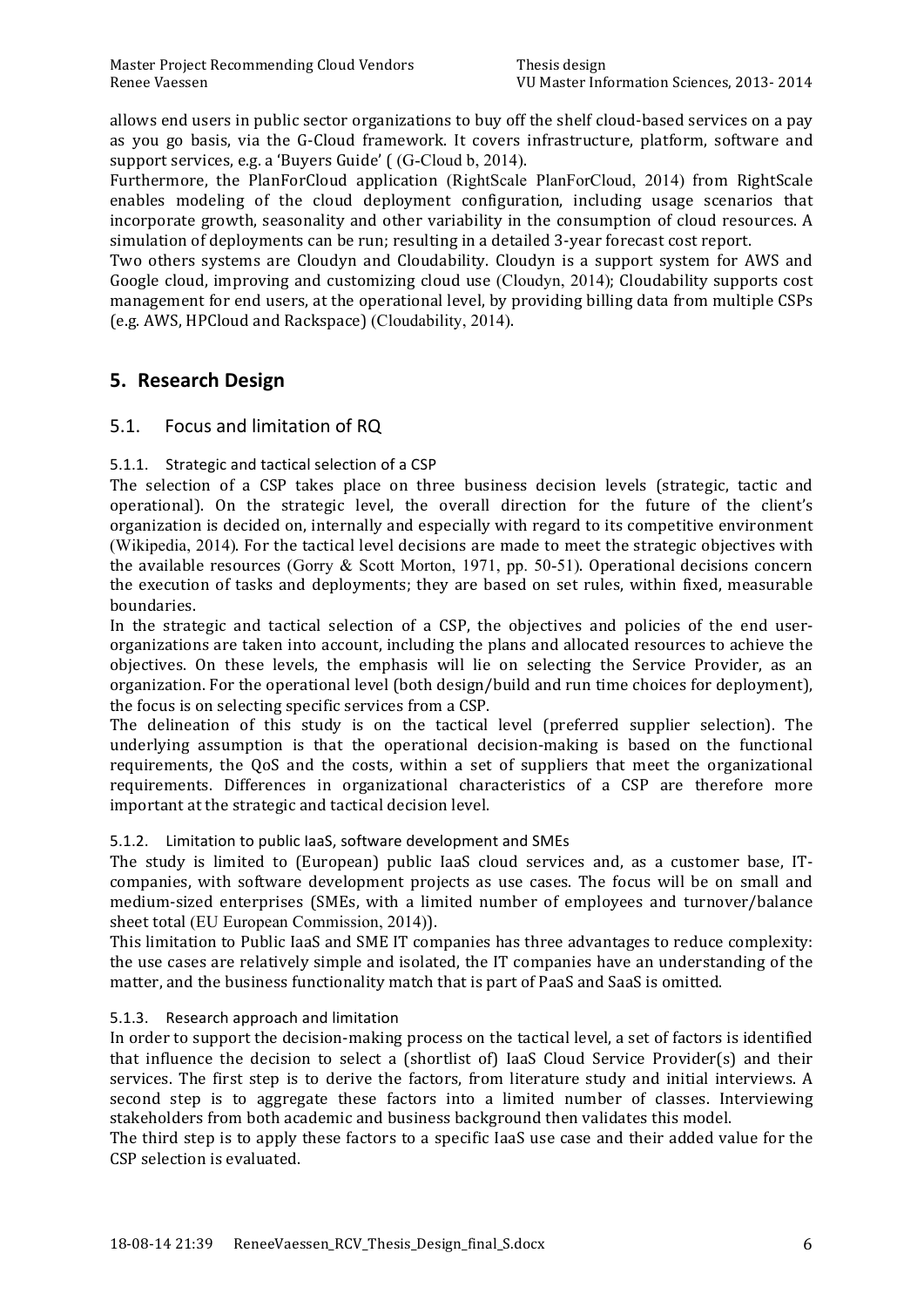In order to support a Decision Support Method (DSM) or Decision Support System (DSS), additional research is necessary. Three essential requirements are that (1) an individual end user's hould'be able to indicate the relative importance of a factor for the use case(s) at hand, and  $(2)$  a measurement method for scoring on the factors is needed, and  $(3)$  the CSPs scoring on these factors is available.

Developing a scoring/measuring method for the organizational factors is out of the scope of this research, as well as evaluating the CSPs and their offerings along these factors.

For future research, the integration of the organizational factors could be extended to the selection of other cloud services (e.g. Software as a Service, SaaS) and a different customer base.

## 5.2. Research design

The research method is a combination of structured literature research (SLR) and interviews with experts in the field and stakeholders from academic and business background. This approach follows the general guidelines of the grounded theory study (Robson, 2011, pp. 79, 146-151). The resulting model is then validated and improved.

Research activities (partly parallel executed):

- Exploration of cloud computing: background, challenges and opportunities, focused on IaaS and SME
- Analysis of available CSP selection methods and implementations: investigate currently available cloud-recommendation models on use of organizational and social factors;
- Inventory of organizational factors: The factors influencing CSP selection are derived from structured literature research (SLR) and initial interviews with the thesis supervisors and one or two content experts.
	- 1. Reduce the long list of factors into a shortlist, by selecting the most important/most mentioned factors and aggregate the organizational factors into a draft set, with descriptions
	- 2. Evaluate (includes feedback) and improve the framework:
		- a. Evaluation of the set is executed by means of semi-structured interviews. The interviews will in general be one to one, partly face-to-face, partly via on line connection' due' to' the' place' of' residences' of' the' interviewees.' Part' of' the' questions will be of a quantitative nature (scoring on a Likert scale).
		- b. Improvement of the set, in collaboration with the thesis supervisors.
	- 3. Finalize aggregate and description
- Apply these factors in a case study of a specific laaS use case
	- Analysis of one IaaS selection process, as to how organizational factors are taken into account
- Write thesis: general parts of the thesis will be written in parallel to the other activities. After evaluation of these parts, they can be improved to the final version.
- As a last step, the thesis must be evaluated and graded.

The planning is depicted in table 1.

## 5.3. Sources

The field of cloud computing is evolving very quickly, business and technology driven. This calls for the use of other than academic sources (e.g. IEEE), such as profit research organizations (e.g. Gartner), public private partnership research organizations (EU-projects), standardization organizations (NIST, ETSI) and commercial sources, such as YouTube presentations from Google and a cost calculator from RightScale (RightScale PlanForCloud, 2014). For the structured literature review (SLR), Google Scholar, the search function of VU University Library and Google search (non academic sources) are used. In general, the time frame for the search inquiries is from 2010 to this date. In addition, if possible, some Dutch seminars or conferences are visited.

The thesis supervisor acts as an intermediary for the content experts and interviewees; in turn, these contacts can propose additional contacts and interviewees. These contacts are from the Netherlands, Italy and Spain and work in business or international research.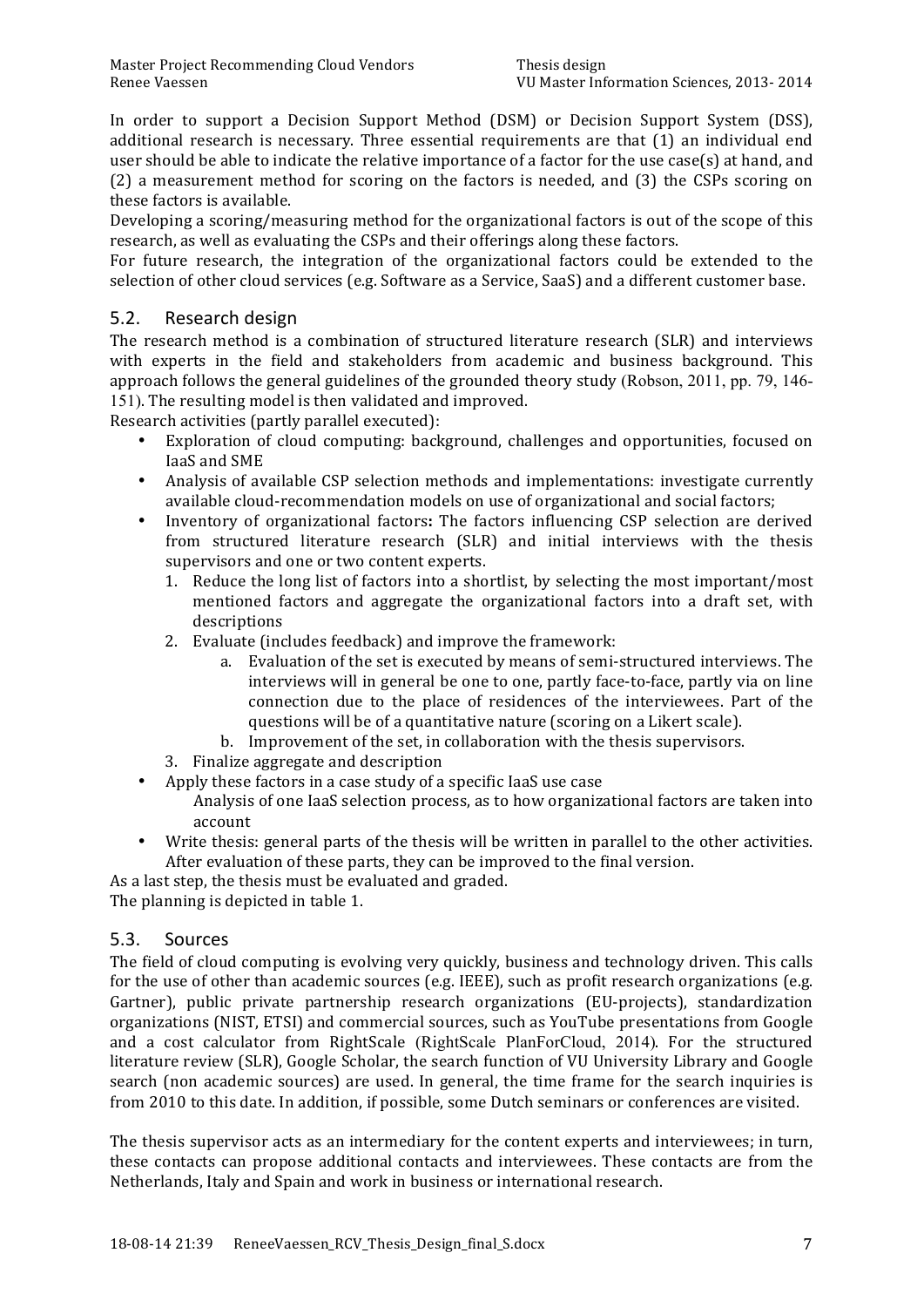### 5.4. Planning

| <b>Activity</b>                                                  | <b>Start date</b>             | <b>End date</b>                                            | <b>Involved actors</b>                                                   | <b>Remarks</b>                                                                      |
|------------------------------------------------------------------|-------------------------------|------------------------------------------------------------|--------------------------------------------------------------------------|-------------------------------------------------------------------------------------|
| <b>THESIS DESIGN</b>                                             |                               |                                                            |                                                                          |                                                                                     |
| Thesis design                                                    | January 2014                  | June 15, 2014                                              | D. Tamburri (VU)<br>H. Fernandez<br>(VU/ElasticBox Inc)                  |                                                                                     |
| Presentation of thesis<br>design                                 |                               | July 11th                                                  | D. Tamburri,                                                             | Alternatives?                                                                       |
| Evaluation and grading of<br>thesis design                       | July 1                        | August 8                                                   | 2 <sup>nd</sup> reader D. Tamburri,<br>Supervisor P. Lago                | ASAP after writing                                                                  |
| <b>THESIS</b>                                                    |                               |                                                            |                                                                          |                                                                                     |
| Cloud computing<br>theoretical basis                             | January 2014                  | June 15, 2014                                              | Supervisor / 2 <sup>nd</sup> reader<br>D. Tamburri,<br>H. Fernandez      |                                                                                     |
| Analysis of CSP selection<br>methods (SLR)                       | April 2014                    | June 15, 2014                                              |                                                                          |                                                                                     |
| Inventory of organizational<br>factors (SLR)                     | May 2014                      | June 29, 2014                                              |                                                                          |                                                                                     |
| Model org. factors into<br>aggregate set, draft                  | June 16, 2014                 | July 4 <sup>th</sup> 2014                                  | D. Tamburri,<br>H. Fernandez<br>Content experts                          |                                                                                     |
| Prepare interviews<br>(content and selection of<br>interviewees) | June 30, 2014                 | July 13                                                    | D. Tamburri<br>H. Fernandez<br>Content experts?                          |                                                                                     |
| Evaluation of draft<br>aggregate set in interviews               | July 7                        | July 20                                                    | Interviewees                                                             |                                                                                     |
| Finalize organizational<br>factors and clusters                  | July 21                       | August 1                                                   | D. Tamburri<br>H. Fernandez<br>Content experts                           |                                                                                     |
| Select case to apply<br>organizational factors and<br>clusters   | July 1                        | July 13                                                    | D. Tamburri?<br>H. Fernandez?<br>Albert Mahler, Convenience<br>ICT       |                                                                                     |
| Analyze and evaluate case                                        |                               | August 1                                                   | Albert Mahler,<br>Case owner                                             |                                                                                     |
| Finalize results of research<br>questions                        |                               | August 15                                                  | D. Tamburri<br>P. Lago<br><b>Albert Mahler</b>                           |                                                                                     |
| Write thesis                                                     | June 15, 2014                 | August 17                                                  |                                                                          |                                                                                     |
| Evaluate concept parts of<br>thesis                              | August 1                      | August 18                                                  | D. Tamburri<br>P. Lago?<br>Content expert?                               |                                                                                     |
| Presentation of thesis<br>results                                |                               | August 1                                                   | 2 <sup>nd</sup> reader P. Lago                                           |                                                                                     |
| Evaluation and grading of<br>thesis                              | August 18<br><b>SEPTEMBER</b> | August 22<br>$(\rightarrow$ August 29)<br><b>SEPTEMBER</b> | Supervisor P. Lago<br>H. Fernandez<br>2 <sup>nd</sup> reader D. Tamburri | Final grade has to be<br>at FEW OWB at end<br>of August, latest<br>Monday August 25 |

Concerns: Availability of supervisor (partially not in Amsterdam) and 2<sup>nd</sup> reader Holidays of supervisor, 2<sup>nd</sup> reader and some content experts and interviewees **Table 1: planning of thesis**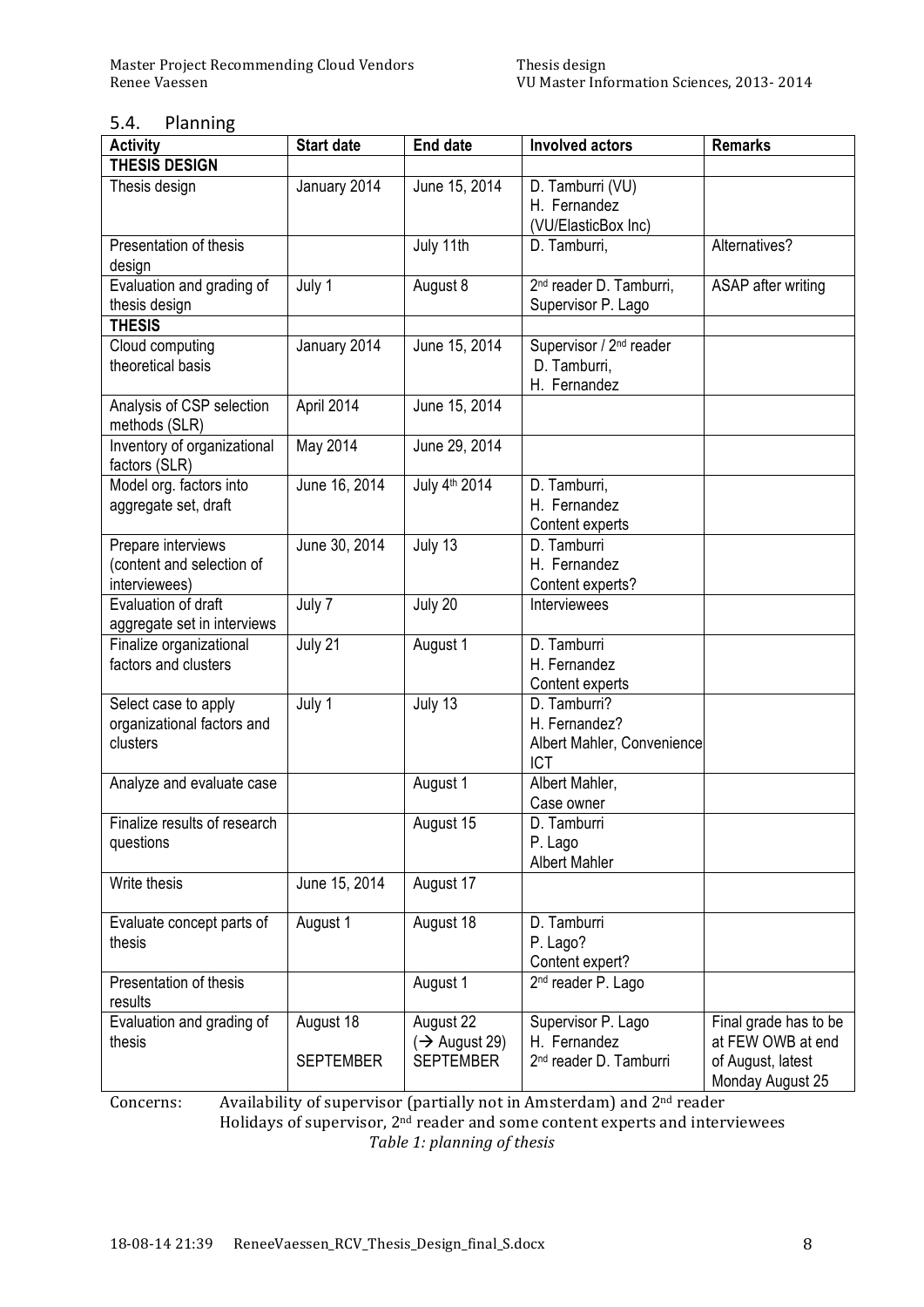# **6. References**

Amazon. (2014). Amazon Web Services. Retrieved June 29, 2014, from All AWS Case Studies: http://aws.amazon.com/solutions/case-studies/all/

Cloudability. (2014). Cloudability: Cloud Spending: Under Control. Retrieved June 29, 2014, from Cloudability: Cloud Cost Management Made Easy: https://cloudability.com/

Cloudyn. (2014). Multi cloud optimization: AWS and Google Cloud Services. Retrieved June 29, 2014, from http://www.cloudyn.com/

CSMIC. (2014). *Service Measurement Index Framework Version 2.0.* CSMIC.

Databarracks. (2013). Changes to computer thinking - Stephen Fry explains cloud computing. Retrieved June 29, 2014, from You Tube: https://www.youtube.com/watch?v=J9LK6EtxzgM

*EC Digital Agenda for Europe.* (2014). Retrieved 2014 June 02 from European Commission, Digital Agenda for Europe, a EUROPE 2020 initiative: http://ec.europa.eu/digital-agenda/

ETSI. (2013). *Cloud Standards Coordination Final Report.* Cloud Standards Coordination initiative. ETSI.

EU European Commission. (2014). What is an SME? Retrieved June 29, 2014, from EC Enterprise and Industry: http://ec.europa.eu/enterprise/policies/sme/facts-figures-analysis/sme-definition/index\_en.htm

G-Cloud a. (no year). *Home Page | Cloud Store | Gov.UK*. Retrieved June 02, 2014, from Cloudstore: http://govstore.service.gov.uk/cloudstore/

G-Cloud b. (2014, 01 16). *Cloudstore Buyers Guide*. Retrieved June 02, 2014, from https://www.gov.uk/government/publications/cloudstore-buyers-guide

Gartner a. (2013). Magic Quadrant for European Managed Hosting. (T. Haynes, G. Petri, D. Toombs, B. Gill, & L. Leong, Eds.) USA: Gartner.

Gartner b. (2013). Magic Quadrant for cloud Infrastructure as a Service. (L. Leong, D. Toombs, B. Gill, G. Petri, & T. Haynes, Eds.) USA: Gartner.

Gorry, G. A., & Scott Morton, M. S. (1971). A framework for management information systems. Sloan Management Review, 13, 21-36.

Heiner, R. A. (1983). The Origin of Predictable Behavior. *The American Economic review* , 73<sup>(4)</sup>, 560-595.

Hill, R., Hirsch, L., Lake, P., & Moshiri, S. (2013). Guide to Cloud Computing; Priciples and Practice. London: Springer.

Holland, J. H. (1992). Complex Adaptive Systems. *Daedalus, vol 121, no 1, A new Era in Computation (winter 1992)*, 17-30.

IEEE. (2014). *IEEE Cloud Computing: conferences.* Retrieved 2014, June 02 from IEEE Cloud Computing: http://cloudcomputing.ieee.org/'

Jula, A., Sundararajan, E., & Othman, Z. (2014). Cloud computing service composition: a systematic literature review. *Expert Systems with Applications* , 41, 3809-3824.

MODAClouds.'(2014).'*MOdel:Driven\$Approach\$for\$design\$and\$execution\$of\$applications\$on\$multiple\$Clouds*.'Retrieved' June 02, 2014, from MODAClouds: http://www.modaclouds.eu/

NIST. (2011). The NIST Definition of Cloud Computing. National Institute of Standards and Technology. National Institute of Standards and Technology.

*NIST.* (2014). *NIST Home* > *ITL* > *Cloud Computing, NIST Cloud Computing Program.* (N. I. Technology, Producer) Retrieved 2014, May 21 from NIST Information Technology Laboratory: http://www.nist.gov/itl/cloud/

Omerovic, A., Muntes-Mulero, V., Matthews, P., & Gunka, A. (2013). Towards a method for Decision Support in Multicloud Environments. *Cloud Computing 2013: the Fourth International Conference on Cloud Computing, GRIDs and Virtualization*, (pp. 162-168).